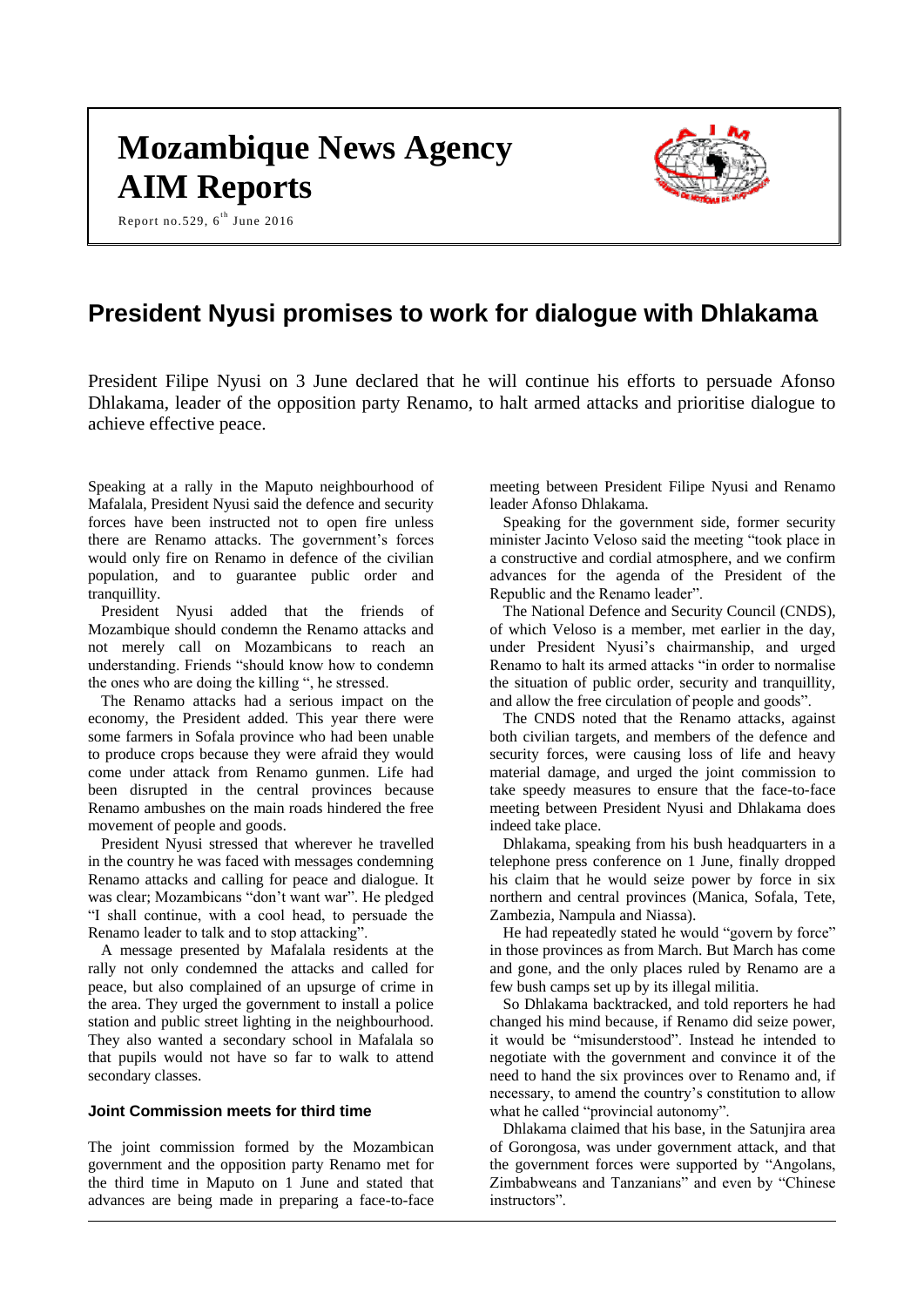# **Grain production down five per cent**

Minister of Agriculture and Food Security, Jose Pacheco, announced on 2 June that the data for the 2015-16 agricultural campaign show production of 2.39 million tonnes of grain – a decline of 4.8 per cent on the 2015 harvest of 2.51 million tonnes.

Speaking at a meeting of his Ministry's Coordinating Council in the southern town of Namaacha, Pacheco blamed the decline on adverse climatic conditions – the drought which had affected much of southern and central Mozambique, and the storms and flooding which had hindered agriculture in parts of the north.

The main challenges facing the authorities, he added, were to build and maintain irrigation infrastructures which could hold back water, and to regulate river flows for agricultural purposes.

But, despite the climatic shocks, production of some crops had increased. Thus production of root crops (mostly cassava) had risen by 9.5 per cent, from 10.02 million tonnes in 2015 to 10.96 million tonnes this year.

Production of pulses, at 656,000 tonnes, had shown a very slight growth of 0.05 per cent. 1.87 million tonnes of vegetables were produced this year – which was a 13.3 per cent increase on 2015.

As for cash crops, Pacheco stressed the importance of reviving cotton production, since it provided income for around 200,000 households. He called for increased productivity, the local processing of cotton fibre, the introduction of modern technologies, and making use of cotton by-products.

Cashew production had improved considerably. Pacheco said that 104,600 tonnes of cashew nuts had been marketed, compared with 81,200 tonnes the previous campaign, an increase of 28.8 per cent.

#### **Plans to increase grain storage**

The Mozambican government on 31 May approved a plan to restructure the state-owned Matola Silos and Grain Terminal Company (STEMA), increasing its storage capacity from 45,000 to 110,000 tonnes, and to set up a new grain terminal in the northern port of Nacala with the capacity to store up to 100,000 tonnes of grain.

The two projects are budgeted at \$55 million. Speaking to reporters after the weekly meeting of the Council of Ministers (Cabinet), the government spokesperson, Deputy Health Minister Mouzinho Saide, said the projects will increase the country's grain reserve capacity for food security, and to supply the domestic market.

The results expected from the expansion of the STEMA silos, he said, included the attraction of larger bulk cargo ships to Maputo port. For both STEMA and the Nacala terminal new unloading equipment will be required.

The Nacala grain terminal would also become a "strategic partner" of the Pro-Savana programme. This is a programme of triangular cooperation between Mozambique, Brazil and Japan, intended to develop agricultural production in the north of the country.

The expansion of the storage facilities at STEMA goes hand in hand with the dredging of the Maputo port access channel, from the current depth of 11 metres to 14.2 metres, allowing ships of up to 80,000 tonnes to enter the port.

# **Gamito reappointed head of Constitutional Council**

President Filipe Nyusi on 30 May reappointed Hermenegildo Gamito as chairperson of the Constitutional Council, the country's highest body in matters of constitutional and electoral law.

Gamito was first appointed to the post by President Nyusi's predecessor, Armando Guebuza, in 2011, after the resignation of Luis Mondlane. Mondlane resigned after he was accused of serious abuse of funds. This case has never come to court and Mondlane continues to sit on the Supreme Court.

The term of office of the chairperson of the Constitutional Council is for five years, and may be renewed. The dispatch from President Nyusi's office simply said he had decided to reappoint Gamito because his first five year term had expired.

Six other judges sit on the Council. One is appointed by the Supreme Council of the Judicial Magistracy, the regulatory and disciplinary body for judges, while the other five are appointed by the Assembly of the Republic, in accordance with the number of seats held by each party.

In practice, this means that the Frelimo parliamentary group appoints three members of the Council, while the main opposition party, Renamo, appoints two.

# **Record electricity production at Cahora Bassa**

Hidroelectrica de Cahora Bassa (HCB), the company that operates the Cahora Bassa dam on the Zambezi River in the western province of Tete, has announced that it produced 16,078 gigawatt-hours of electricity in 2015.

This is the highest annual production in HCB's history and an increase of 6.8 per cent on the power generated in 2014. Production is now close to the maximum installed capacity (which is 2,075 megawatts).

HCB announced that the company ended 2015 with a net profit of 4.155 billion meticais (\$71.6 million at current exchange rates). This was a 73 per cent increase on the previous year.

HCB's healthy financial situation has allowed it to continue paying in advance the \$700 million loan contracted in 2007 which allowed the Mozambican state to take control of the company.

Up until 2007, the Portuguese state owned 82 per cent of HCB, and Mozambique only 18 per cent. Under the agreement of that year between the two governments, the Mozambican shareholding increased to 85 per cent and the Portuguese holding fell to 15 per cent.

To finance this sale the Mozambican government took on a US\$700 million loan from a banking syndicate made up of French bank CA Lyon and Portuguese bank BPI, which would be paid off using profits from the company's business.

Furthermore, HCB's performance in 2015 allowed the company to pay its two shareholders (the Mozambican and Portuguese states) a dividend that was 53 per cent higher than in 2014.

This is a condensed version of the AIM daily news service – for details contact [pfauvet@live.com](mailto:pfauvet@live.com)

\_\_\_\_\_\_\_\_\_\_\_\_\_\_\_\_\_\_\_\_\_\_\_\_\_\_\_\_\_\_\_\_\_\_\_\_\_\_\_\_\_\_\_\_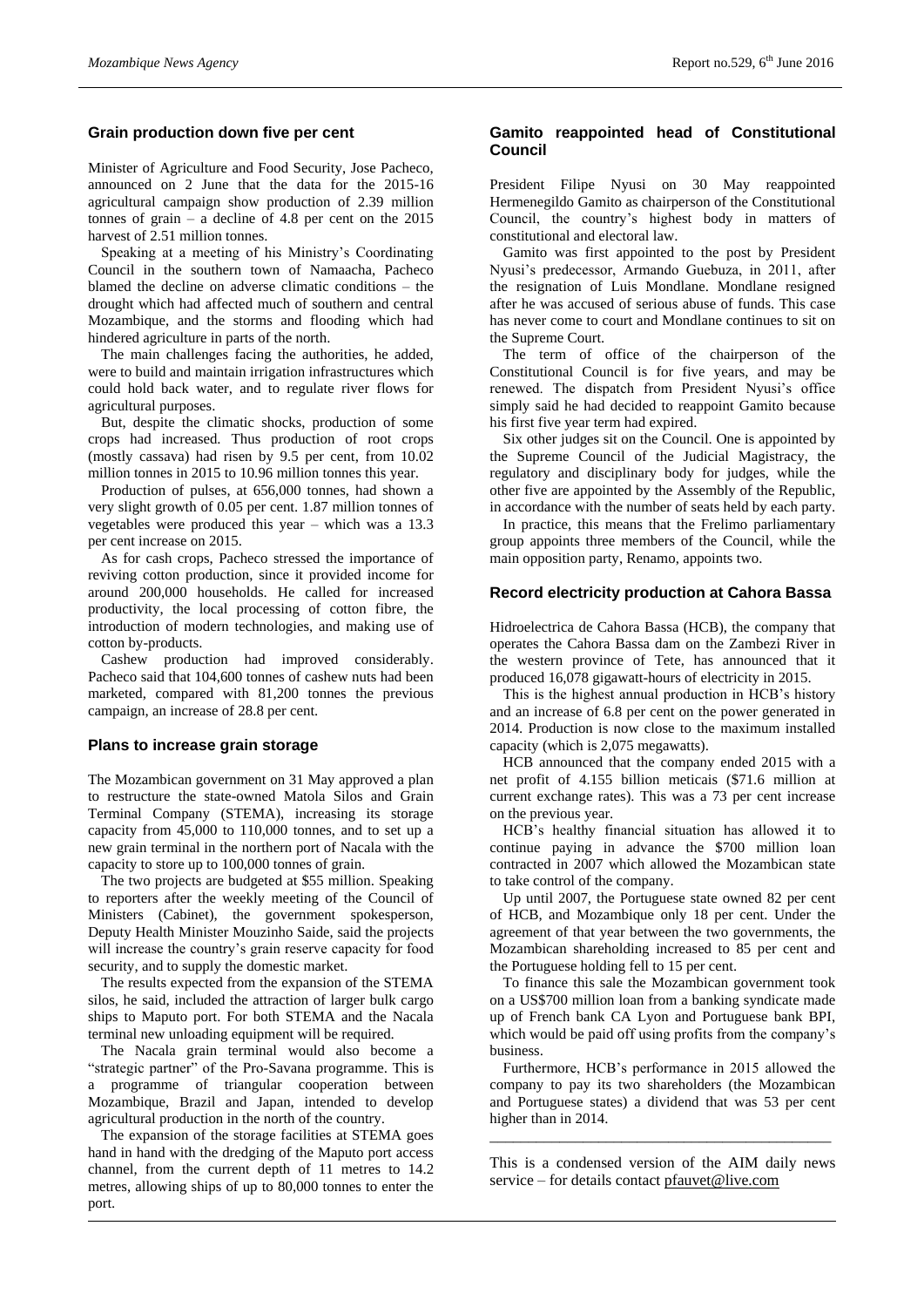# **Policemen injured in Renamo ambush**

Gunmen of the opposition party Renamo injured two members of the riot police when they ambushed a bus in Zambezia province, about 30 kilometres north of the Zambezi River, on 27 May.

According to a report on the independent television station STV, the bus was travelling from the northern city of Pemba to Chimoio, capital of the central province of Manica. The injured men were treated at the Zambezia provincial hospital in Quelimane.

Meanwhile tourist operators in the southern province of Inhambane say that the military tensions have led to the closure of six tourist resorts in Vilankulo district. Vilankulo itself has not been the stage of any Renamo activity, but tourists have become reluctant to use the main north-south highway to reach Vilankulo.

At a meeting between the tourist operators and the Deputy Minister of Culture and Tourism, Ana Comoana, Gabriel Cossa, of the Vilankulo Tourism Forum, warned that more establishments are likely to close their doors, since they regard the situation as "unsustainable".

Cossa said that tourists used to come to Vilankulo from Zimbabwe, Zambia and Malawi. Their journey involves travelling along the north-south highway through Sofala province, where there have been regular Renamo ambushes, and many tourists are no longer prepared to take that risk.

Tourism is a mainstay of the economy of Inhambane province, and the chairperson of the Inhambane Business Council, Amade Osman, warned that, unless peace is reestablished, the province faces a bleak future.

Resorts on the Bazaruto archipelago, off the Inhambane coast, are an exception to this grim picture. Because most of their clients reach the archipelago by air, they are not affected by the Renamo ambushes, and some of the hotels are recording 100 per cent occupancy rates.

#### **Sasol embarks on new drilling in Inhambane**

The South African petro-chemical giant Sasol has announced that on 26 May it began to drill its first well under its field development plan (FDP) for the Production Sharing Agreement (PSA) in the southern province of Inhambane.

The FDP was approved by the Mozambican government in January. Sasol already operates the Pande and Temane natural gas fields, and pumps gas along a pipeline across southern Mozambique to the Sasol chemical plants in the South African city of Secunda.

A statement from Sasol says 13 wells will be drilled during the initial phase of the FDP, while oil and LPG production facilities will be installed near the existing gas processing plant at Temane. A fifth gas processing train will be added at Temane to process the additional gas expected from the new wells.

The start on drilling the first well in the PSA licence area "reaffirms Mozambique as the heartland of Sasol's oil and gas strategy in sub-Saharan Africa and provides a platform from which to drive socio-economic growth," according to John Sichinga, Senior Vice President, Sasol Exploration and Production International.

The Sasol statement says the first phase of the PSA Development will cost about \$1.4 billion.

# **Electrification of Africa essential, says PM**

Prime Minister Carlos Agostinho do Rosario on 24 May said that the electrification of Africa is an essential component for industrialization and development.

He was speaking in Lusaka, at a round table held as part of the Annual Meeting of the African Development Bank (ADB), at which he is representing President Filipe Nyusi.

Rosario called for joint efforts on electrification. "Access to energy for the public, access to energy for agriculture and for industrialization, is a challenge that cannot be overcome by one country acting alone", he said.

Instead, it was a complex matter that required "concerted and very strong interventions" from the entire continent. Thus African countries should work together in attracting investment and financing, in the commercial area, in legal and regulatory aspects, and in the adoption of policies and strategies.

"All investment requires financing, and all financing requires project viability", said Rosario. "When we act together, the viability of projects is easier".

Rosario added that the known electricity potential of Mozambique is "117 gigawatts from gas, 56 gigawatts from coal and 18 gigawatts from hydropower". But the figures are theoretical – putting them into reality depends on finance, time and environmental impact studies.

Speaking at a Lusaka press conference, Rosario said the target for Mozambican electrification is 450,000 new connections per year up until 2025. This is an enormous task which will cost around \$500 million a year.

The ADB itself announced, at the opening of the annual meeting that, over the next five years, it will invest \$12 billion in the African energy sector.

# **IMF Mission to visit Mozambique in June**

The International Monetary Fund (IMF) has rescheduled the mission to Mozambique that was cancelled when undisclosed government-guaranteed debt came to light in April. On 19 May, the Fund's Director of Communications, Gerry Rice, explained that during meetings with the IMF, "the Mozambican authorities confirmed the existence of a large amount of borrowing that had not been previously disclosed to the Fund. Since then the Mozambican authorities have been working closely with us to ascertain the facts".

He added, "we continue to work with the authorities constructively, evaluating the macroeconomic implications of this disclosure, and a staff visit to Maputo is planned for June 2016".

The mission had been originally scheduled for April and May.

As well as delaying the IMF mission to Mozambique, the Bretton Woods institution also suspended the second instalment of the loan of \$283 million from its Standby Credit Facility (SCF). The first instalment of \$118.9 million was made available in December.

In December the IMF explained that the Standby Credit Facility was made available "to augment reserves and maintain macroeconomic stability" with the aim "to alleviate the external balance of payments shocks and, through strengthening macroeconomic stability, to achieve the government's goals on poverty reduction and inclusive growth".